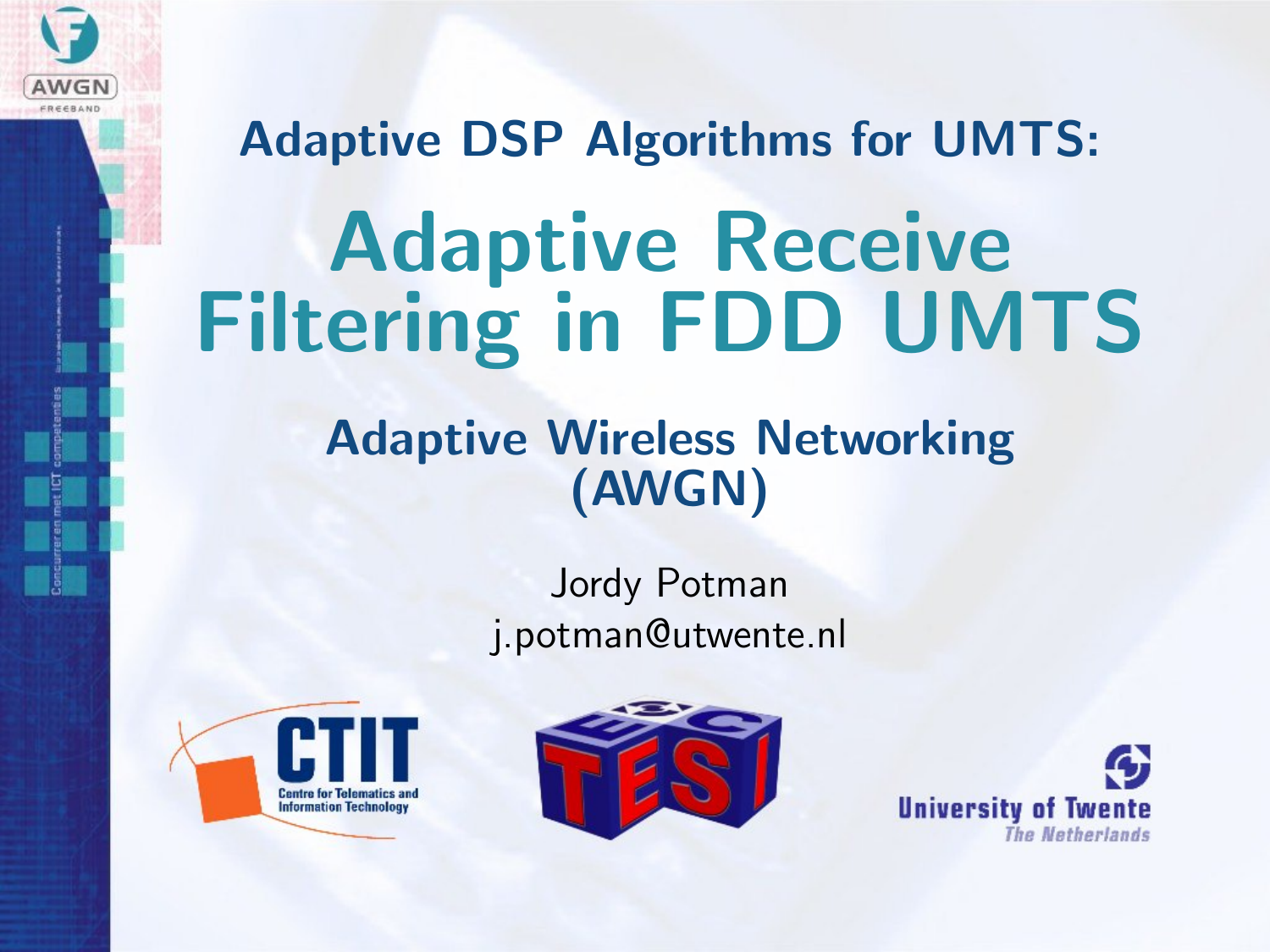#### **Outline**

- Adaptive Wireless Networking (AWgN) Project
	- Objective
	- Definition of adaptivity
- Adaptive Receive Filtering in a FDD UMTS Handset
	- Purpose of receive filtering
	- Variation of interference conditions
	- Receive filtering in analog and digital domain
	- Adaptive digital receive filter architecture
- Conclusions and Future Work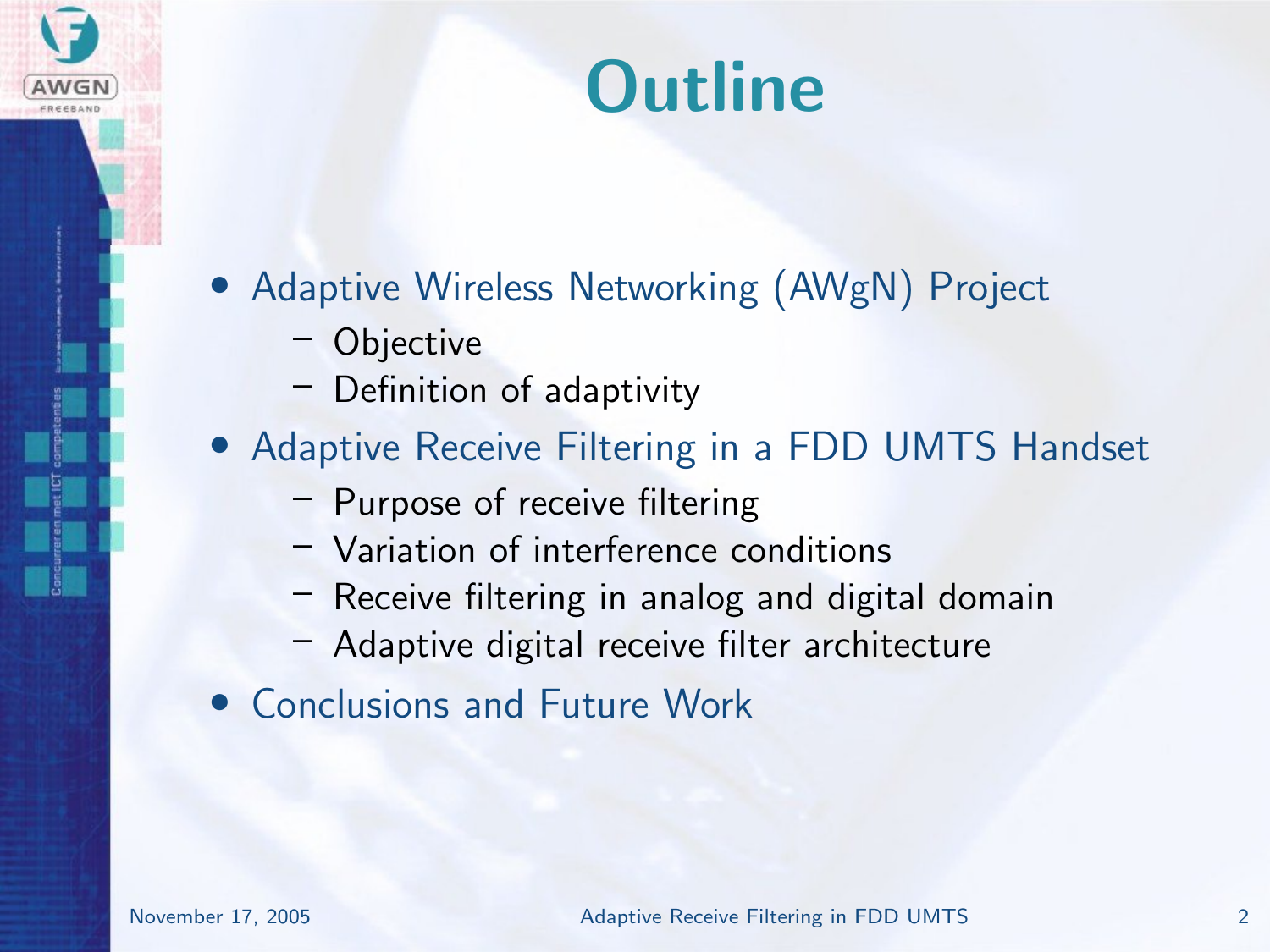<span id="page-2-0"></span>

# [Adaptive Wireless](#page-2-0) [Networking \(AWgN\)](#page-2-0) [Project](#page-2-0)

**AWGN**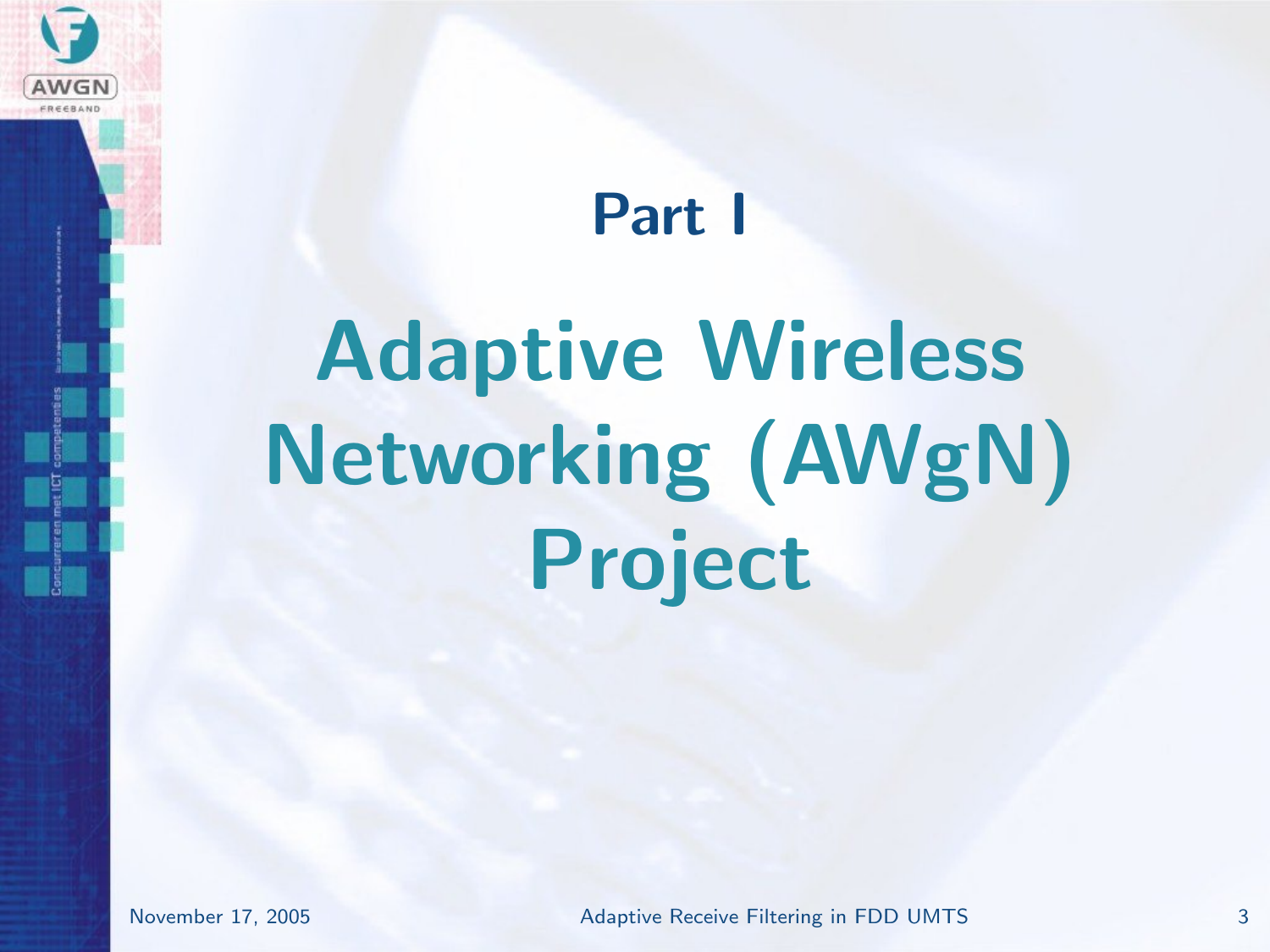

# Adaptive Wireless Networking (AWgN) Project

Objective:

Develop methods and techniques for engineering highly adaptable and efficient base stations and terminals for 3G/4G wireless networking

#### Two activities:

- Mapping DSP Algorithms to a Reconfigurable Architecture (CADTES)
- Adaptive DSP Algorithms for UMTS (SaS)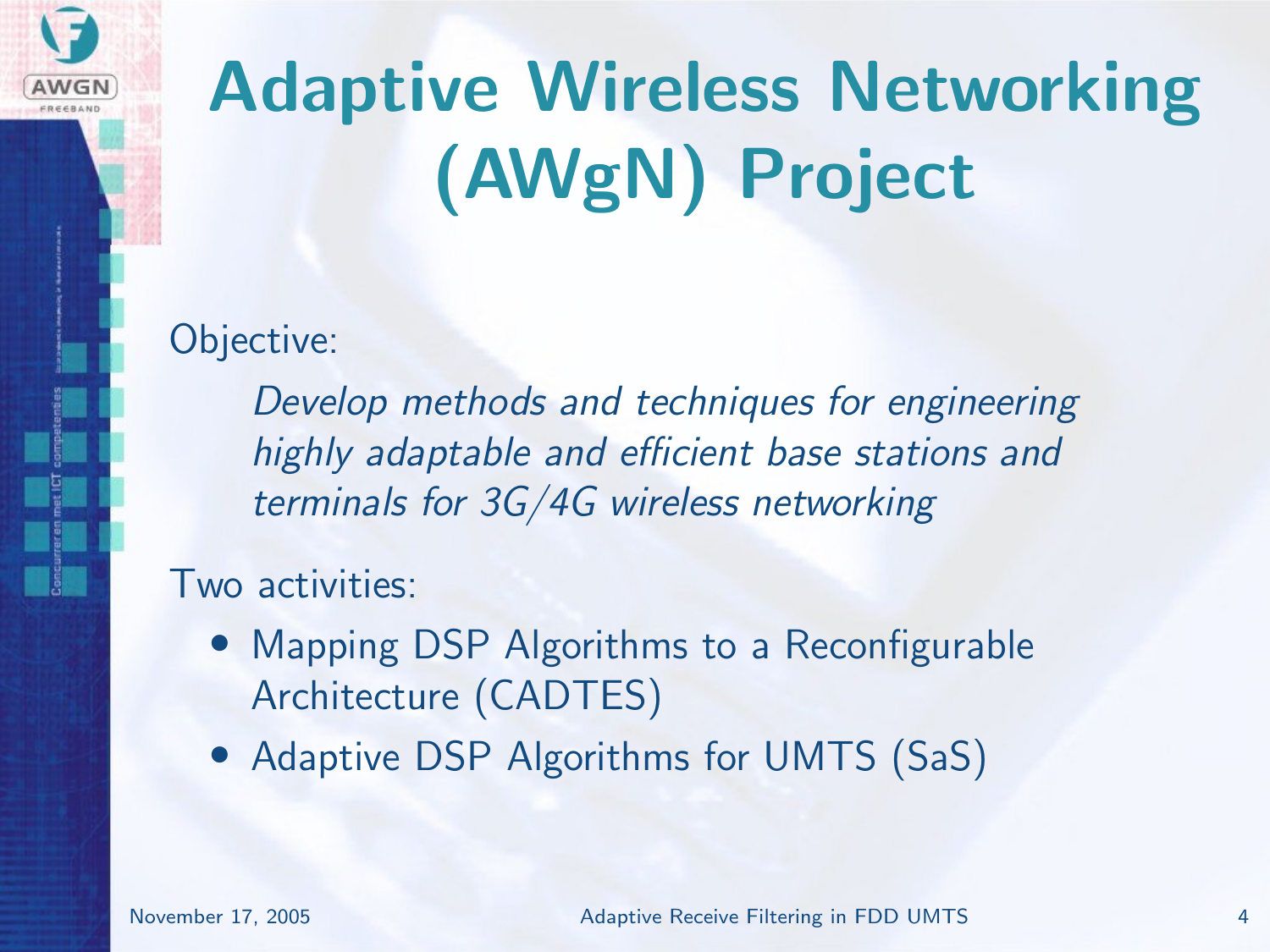

### Definition of Adaptivity

#### Adaptivity on three levels:

- Standards level adaptivity
	- Support multiple wireless communication standards
- Algorithm-selection level adaptivity
	- Select the algorithm that is used to implement a DSP function
- Algorithm-parameter level adaptivity
	- Change the parameters of an algorithm that implements a DSP function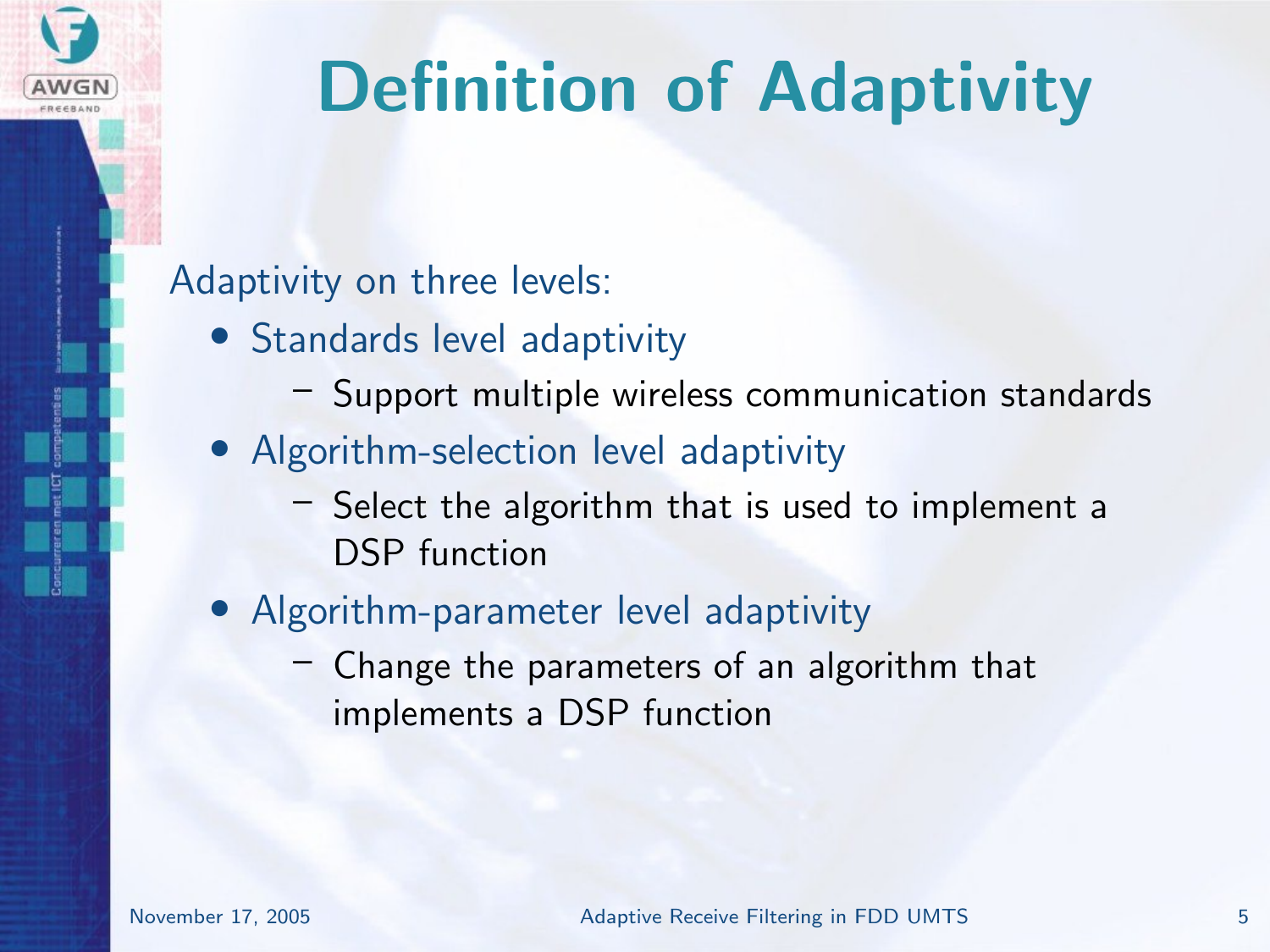

### Definition of Adaptivity

#### Adaptivity on three levels:

- Standards level adaptivity
	- Support multiple wireless communication standards
- Algorithm-selection level adaptivity
	- Select the algorithm that is used to implement a DSP function
- Algorithm-parameter level adaptivity
	- Change the parameters of an algorithm that implements a DSP function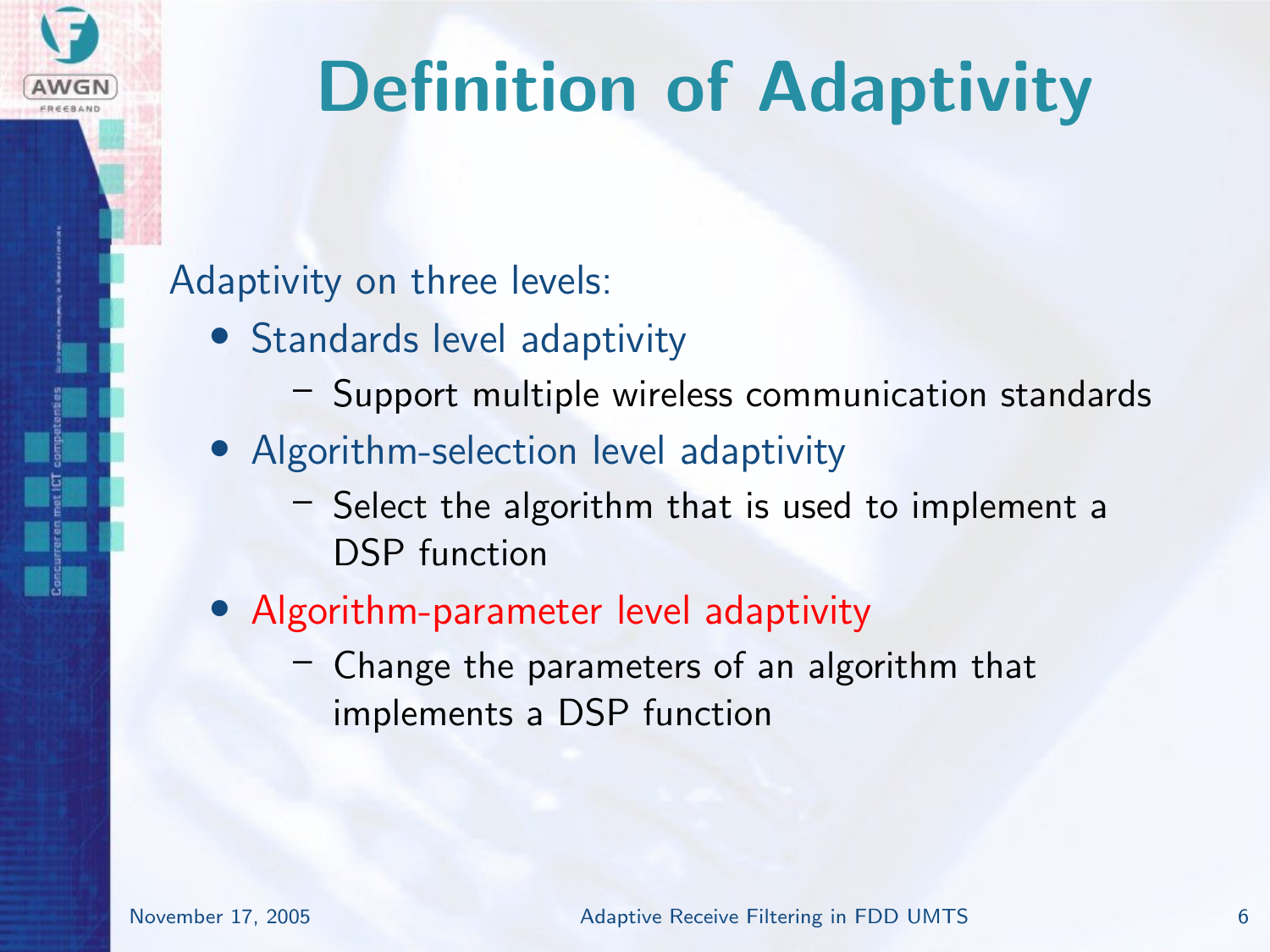# <span id="page-6-0"></span>Part II [Adaptive Receive](#page-6-0) [Filtering in a FDD](#page-6-0) [UMTS Handset](#page-6-0)

AWGN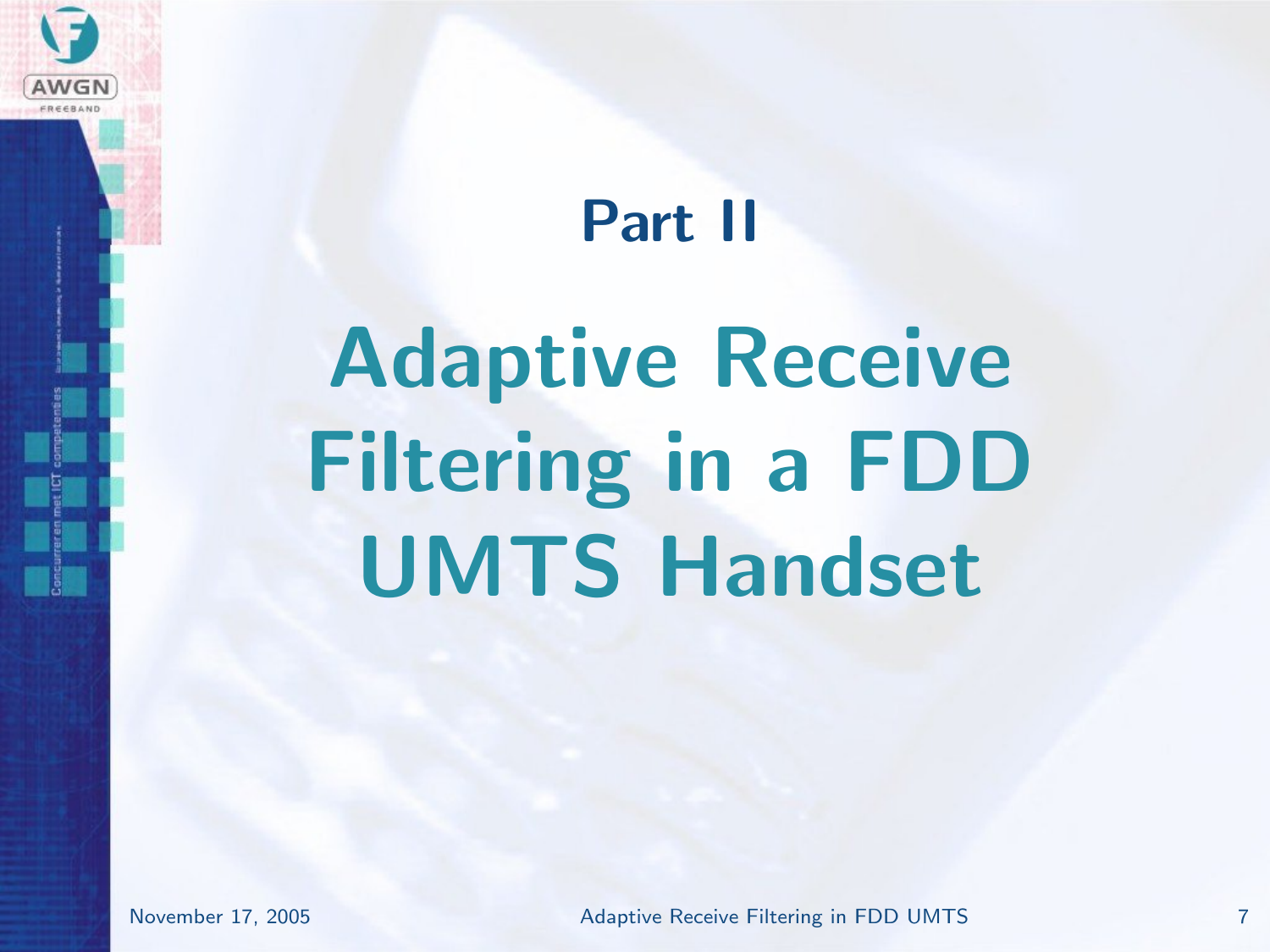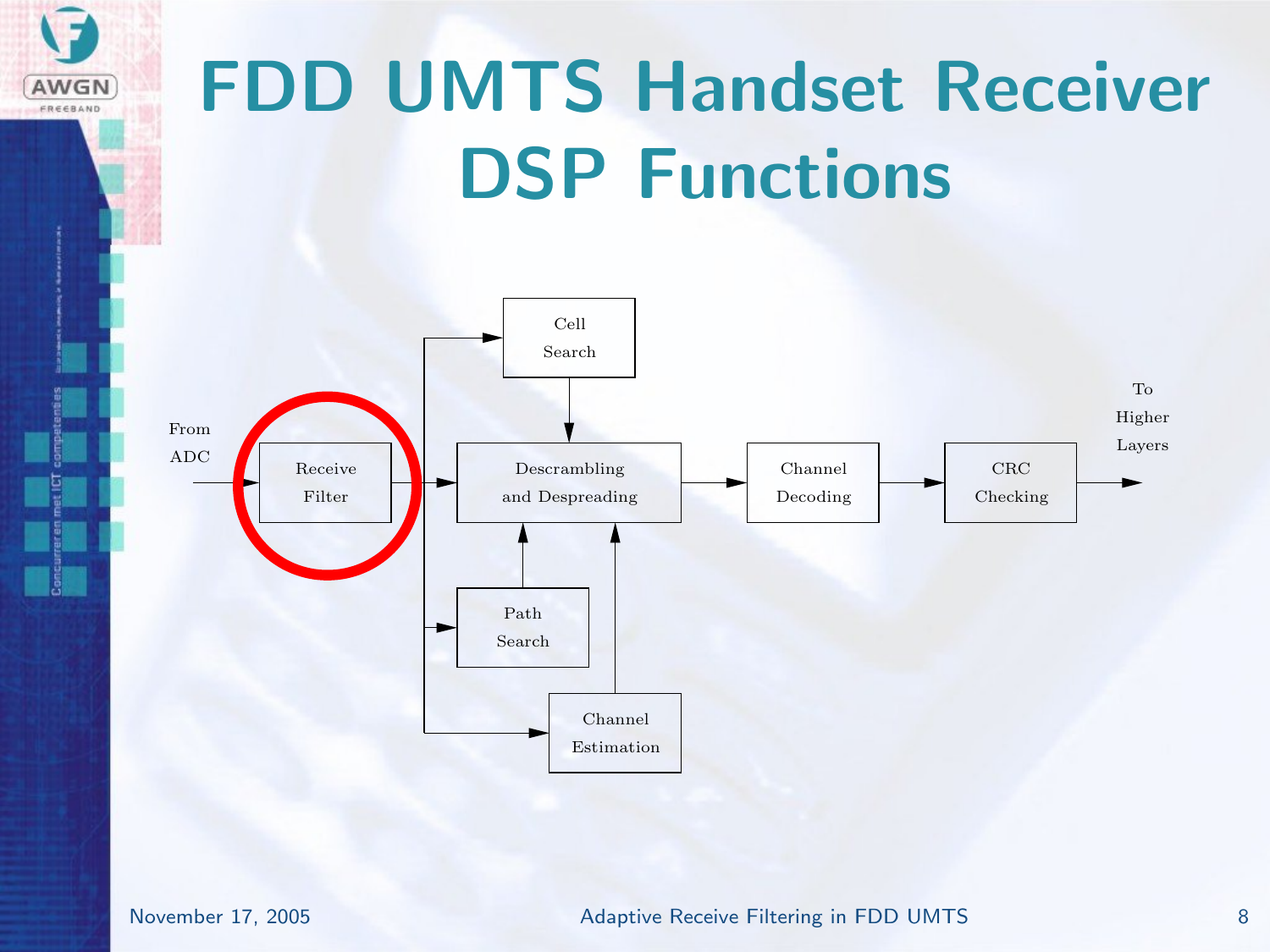### Purpose of Receive Filtering (I)

#### Two purposes:

AWGN

- 1. Achieve aggregate raised cosine response combined with base station transmit filter
- 2. Provide sufficient attenuation in the adjacent channels to suppress adjacent channel interference (ACI)

In FDD UMTS ACI is caused by other base stations in the neighborhood of a handset transmitting on adjacent carrier frequencies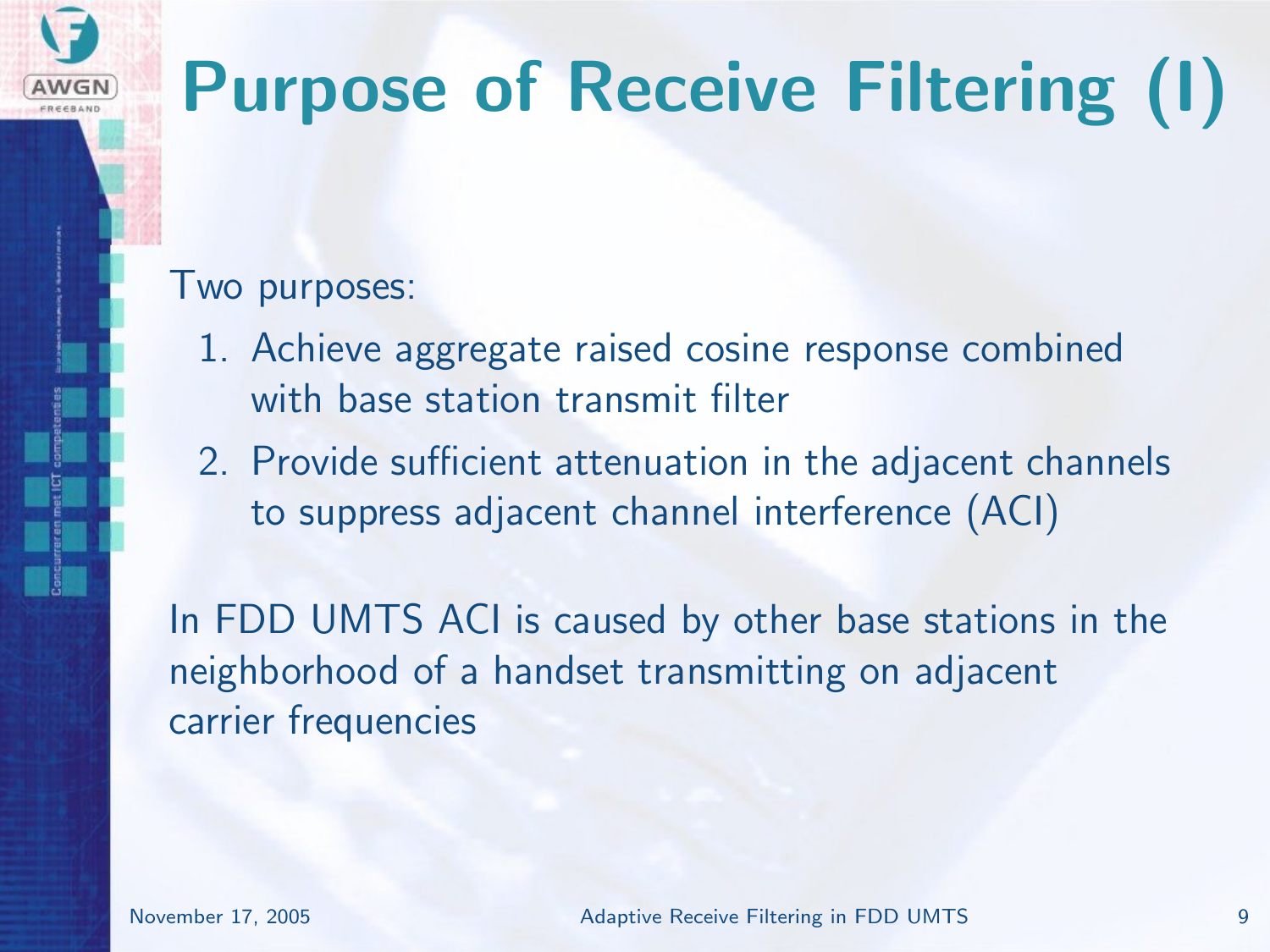# Purpose of Receive Filtering (II)

| Freg. band | $2110.3 -$ | $2124.9 -$ | $2139.7 -$ | $2149.7 -$ | $2159.7 -$ |
|------------|------------|------------|------------|------------|------------|
| (MHz)      | 2124.9     | 2139.7     | 2149.7     | 2159.7     | 2169.7     |
| Operator   | Vodafone   | <b>KPN</b> | Orange     | Telfort    | T-Mobile   |
| Carriers   |            |            |            |            |            |

Table: UMTS downlink spectrum assignment in the **Netherlands** 

The amount of ACI can vary because of:

- 1. Adjacent carrier frequencies not being in use
- 2. Relative difference in distance between handset and wanted base station and handset and unwanted interfering base station(s)

AWGN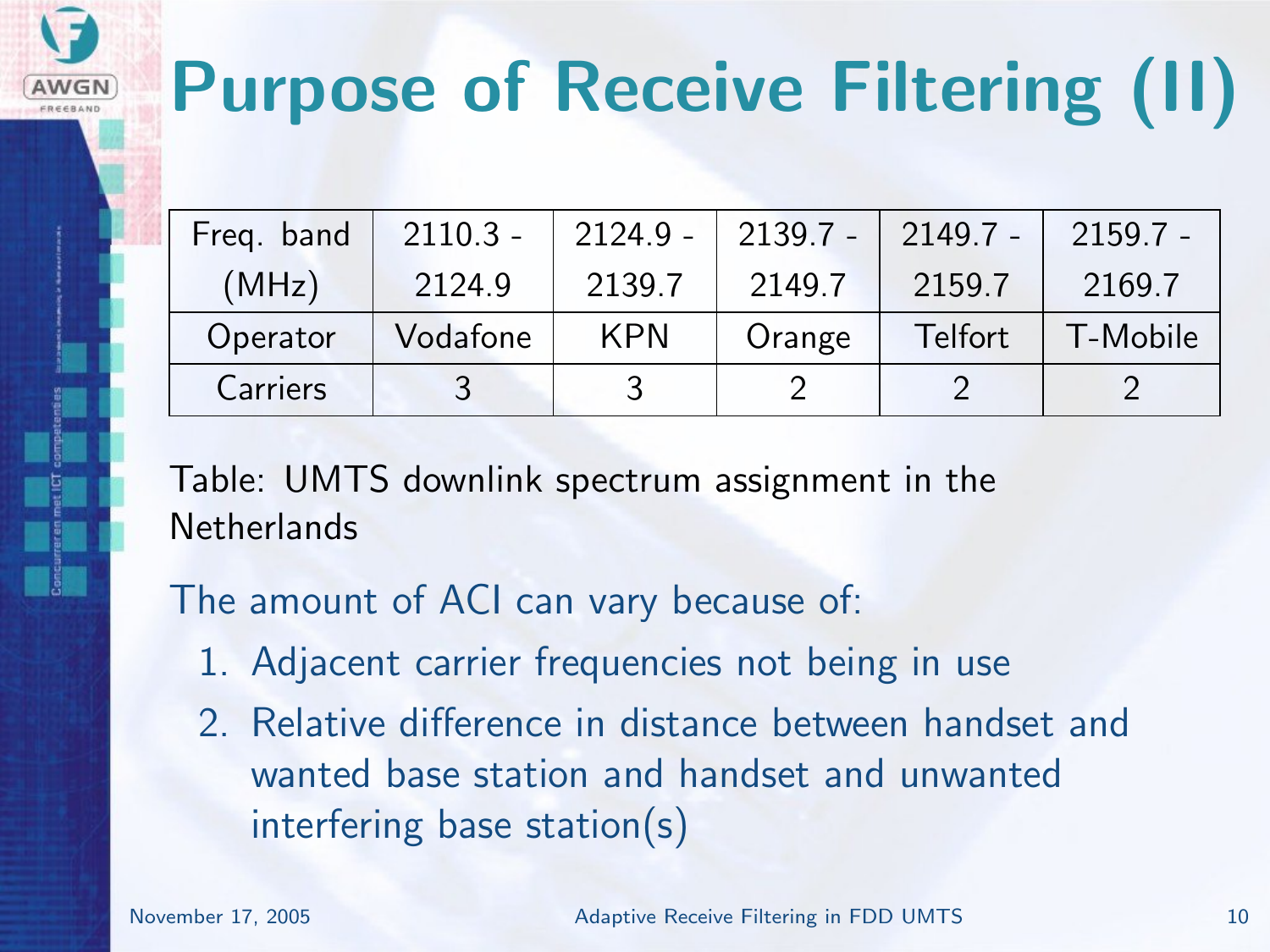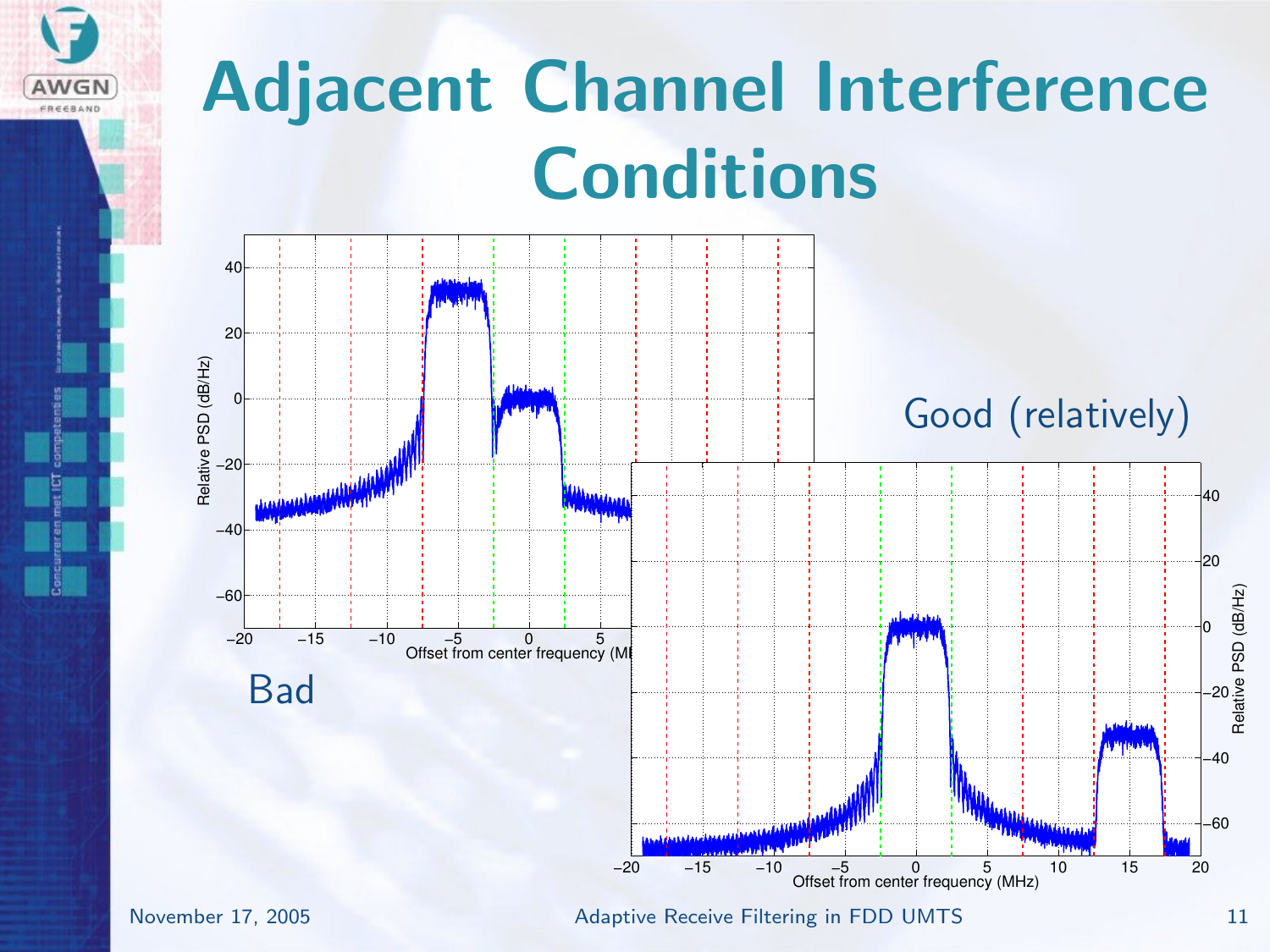

Figure: Position of receive filtering in the signal processing chain

Tradeoff between amount of receive filtering performed in the analog front-end and in the digital back-end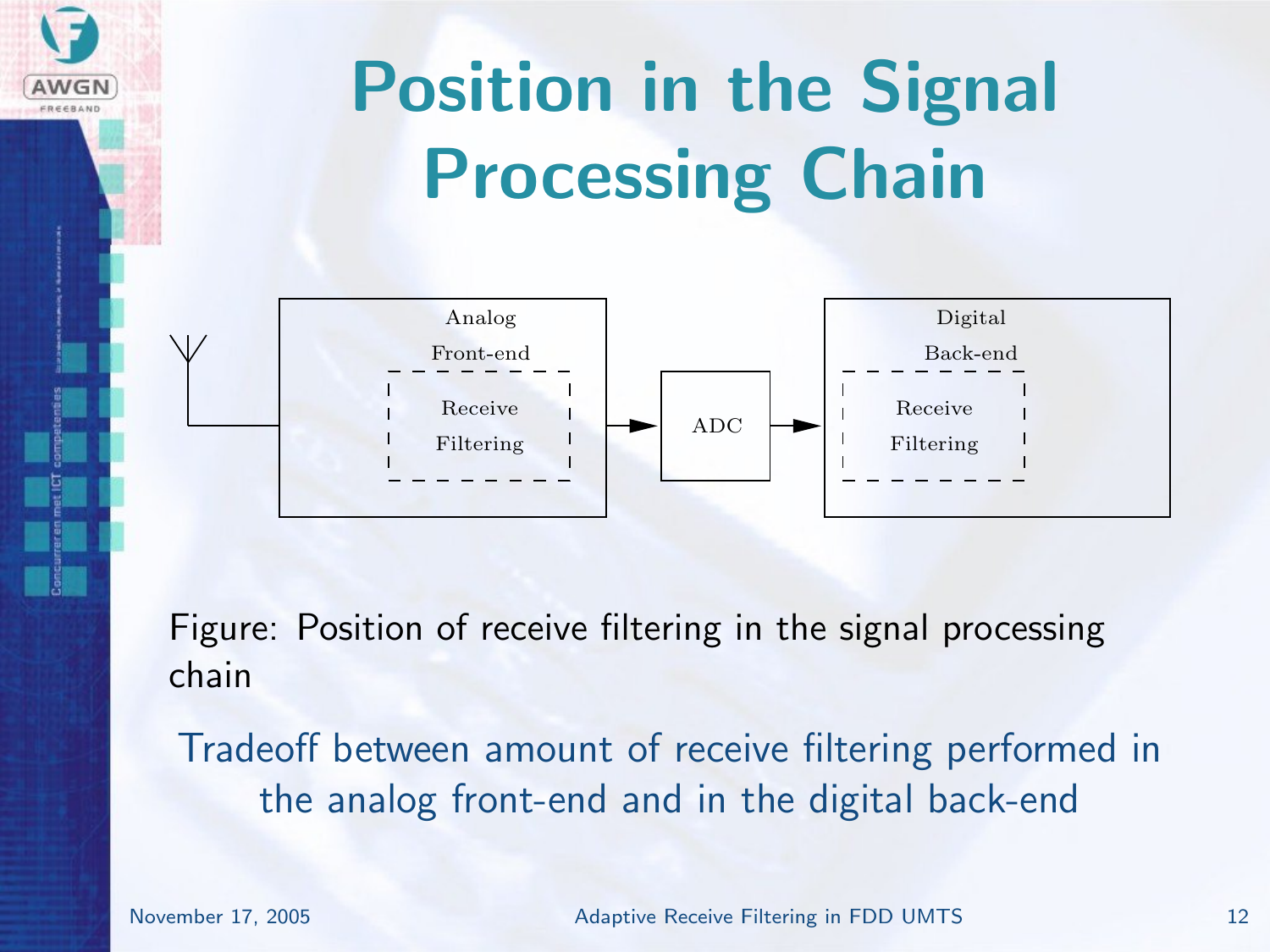

### Receive Filtering in Analog Front-End



Figure: Homodyne receiver architecture

- UMTS handset receivers will generally use a homodyne receiver architecture
- All receive filtering will therefore have to be performed in analog or digital baseband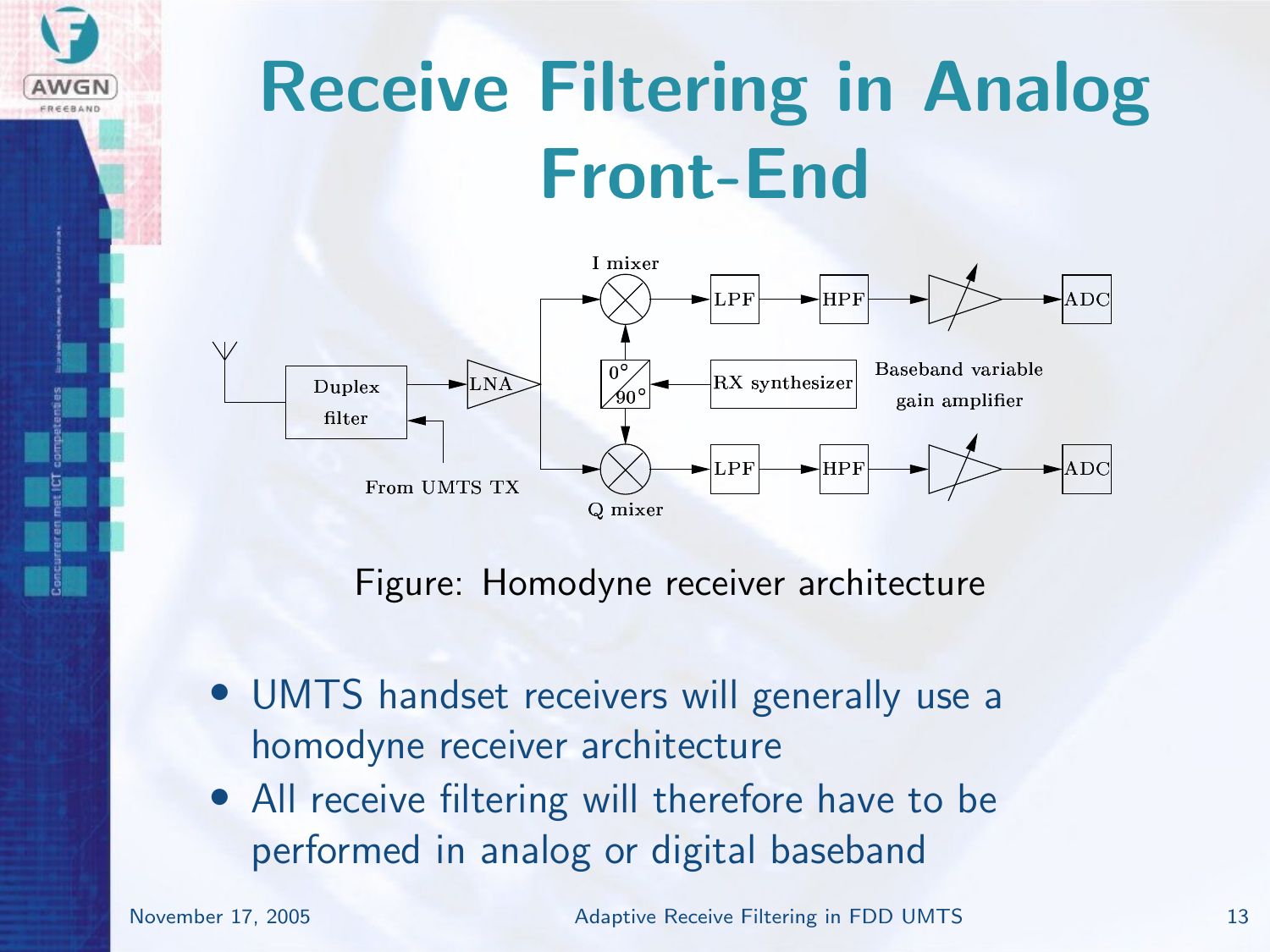

## Adaptive Digital Receive Filtering

Adaptive FIR receive filter architecture:

- Developed by Veljanovski et al. [\[1\]](#page-26-0) for a Time Division Duplex (TDD) UMTS handset
- Signal powers in pass and stop band are measured
- The stop band attenuation of the FIR filter is adjusted to the measured adjacent channel interference by shaving off or adding filter taps

This architecture can also be used in FDD UMTS handsets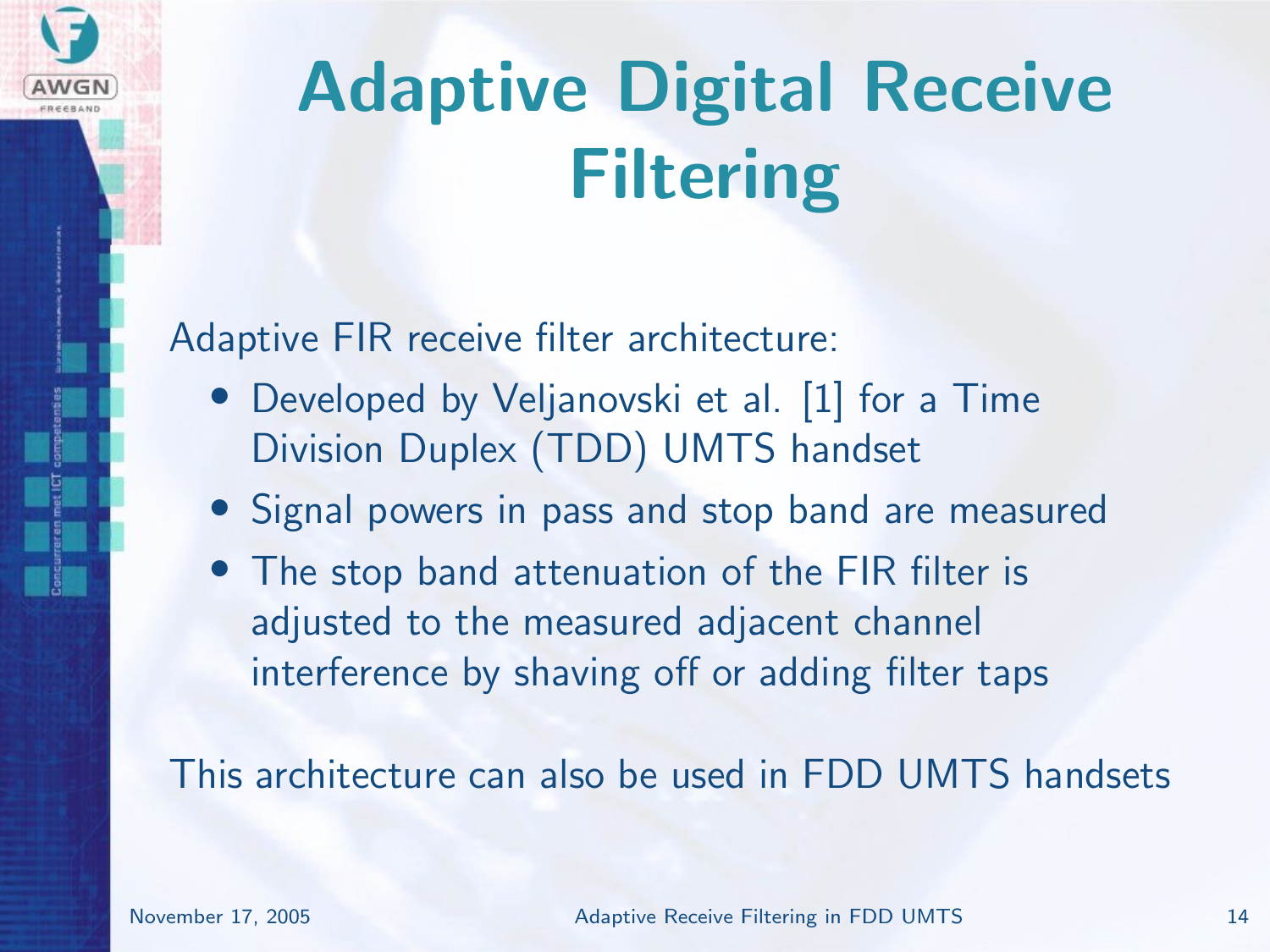

# Adaptive FIR Receive Filter Architecture [\[1\]](#page-26-0)

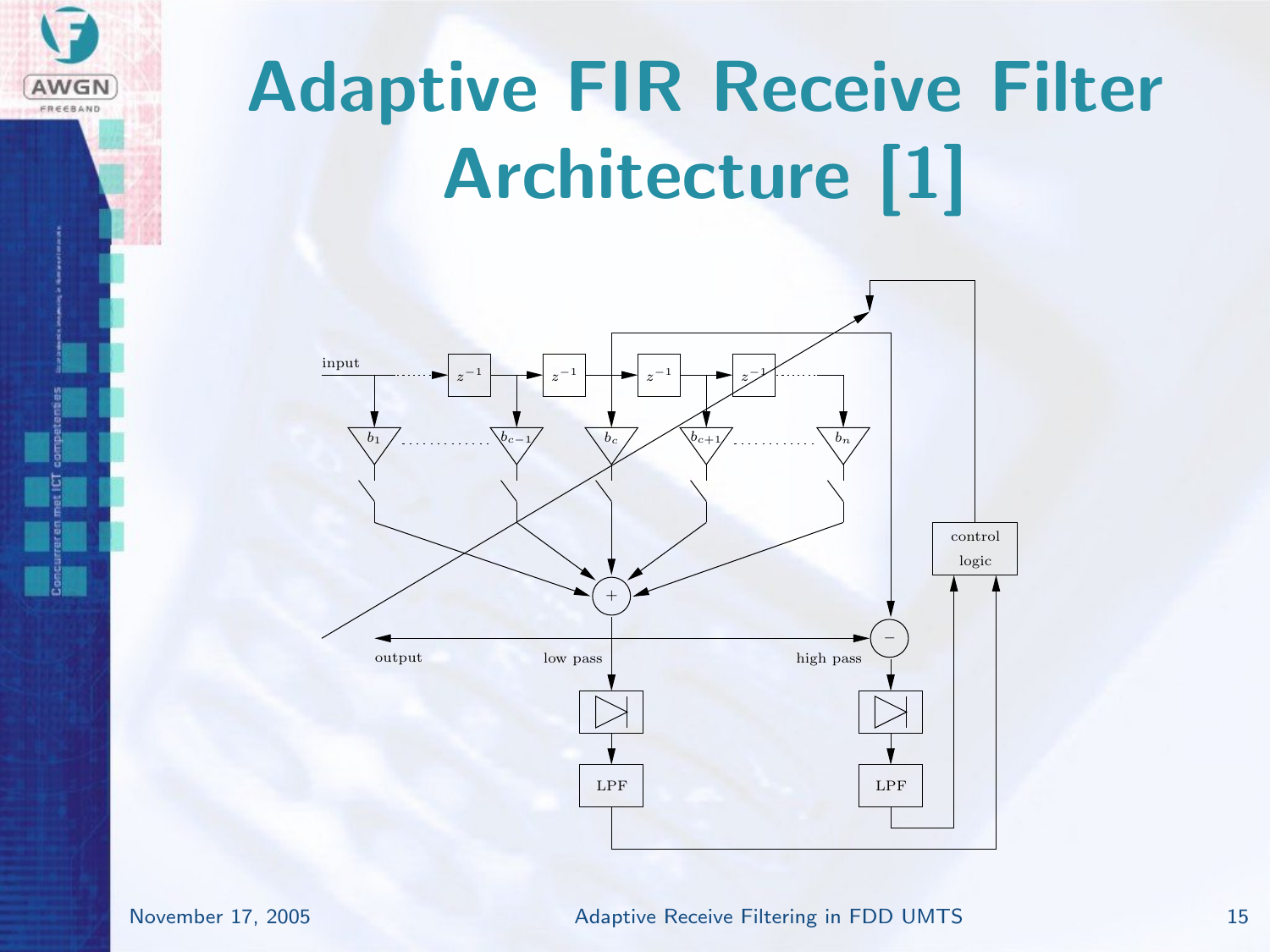## Adaptive Filter Attenuation



AWGN

November 17, 2005 Adaptive Receive Filtering in FDD UMTS 16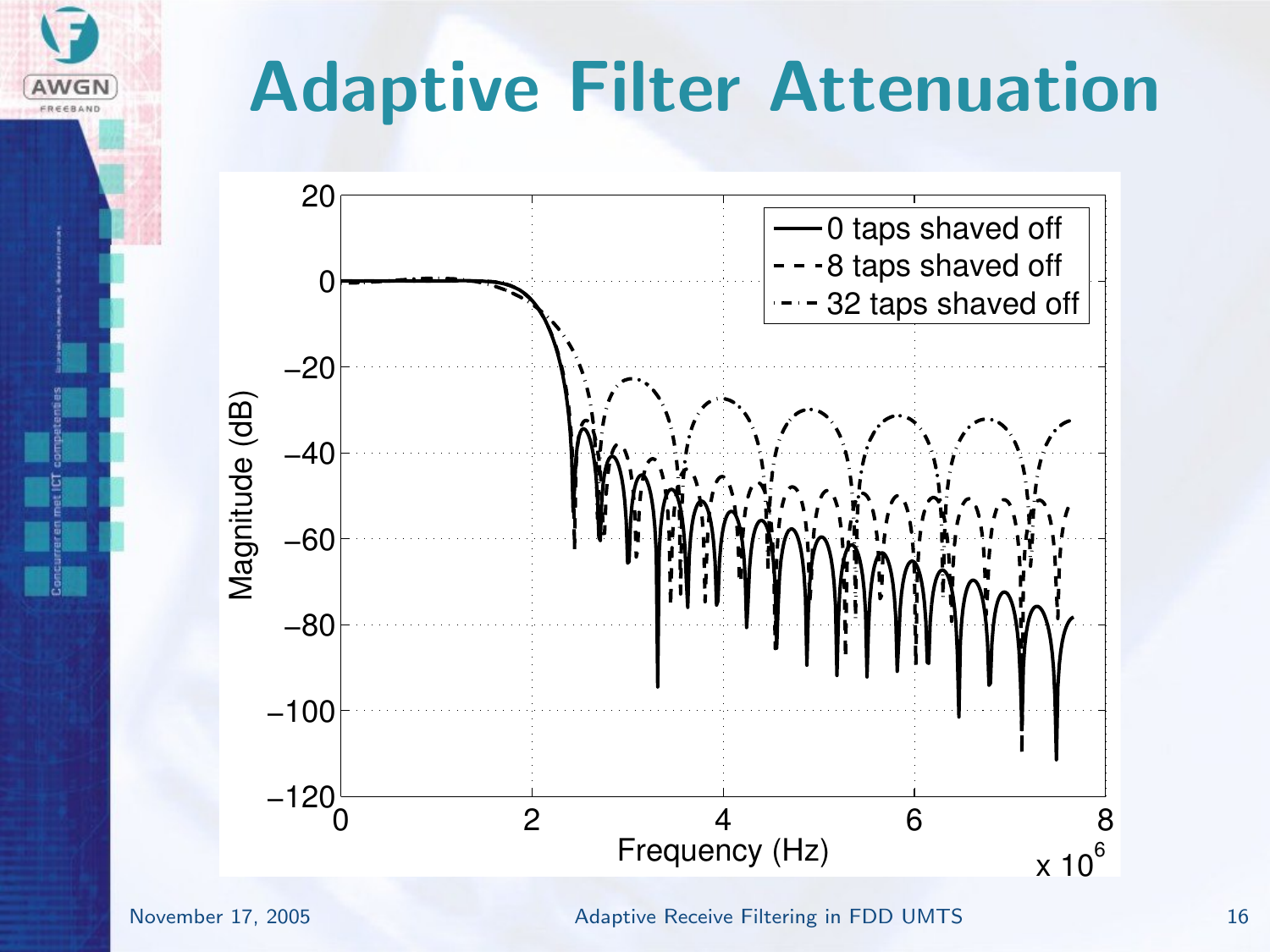

### **Practicality**

- Adaptive receive filtering adds a control overhead of eight multiplications per filtered sample (depending on control implementation)
- So on average more than eight FIR filter taps should be shaved off
- To make this possible a large part of the receive filtering will have to be performed in the digital baseband
- This increases the demands on the dynamic range of the VGAs and ADCs in the analog front-end
- Recent developments in  $\Sigma\Delta$  ADC technology, however, allow this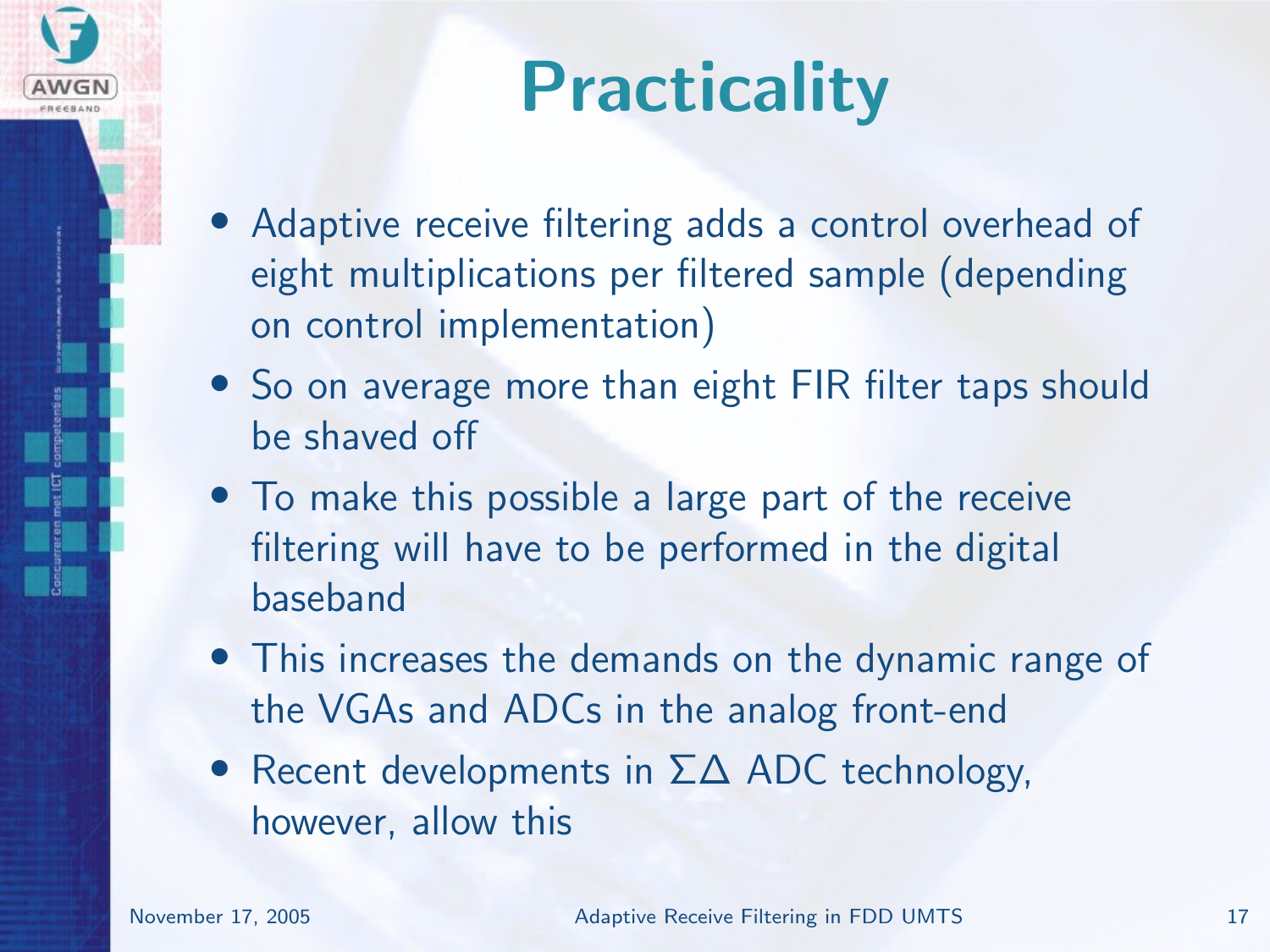

- Left fixed 49 tap filter; Right adaptive 49 tap filter
- Wanted channel and strong interfering signal in adjacent channel on the right
- Power of interfering signal is reduced in steps
- Received signal before receive filtering in blue
- Received signal after receive filtering in black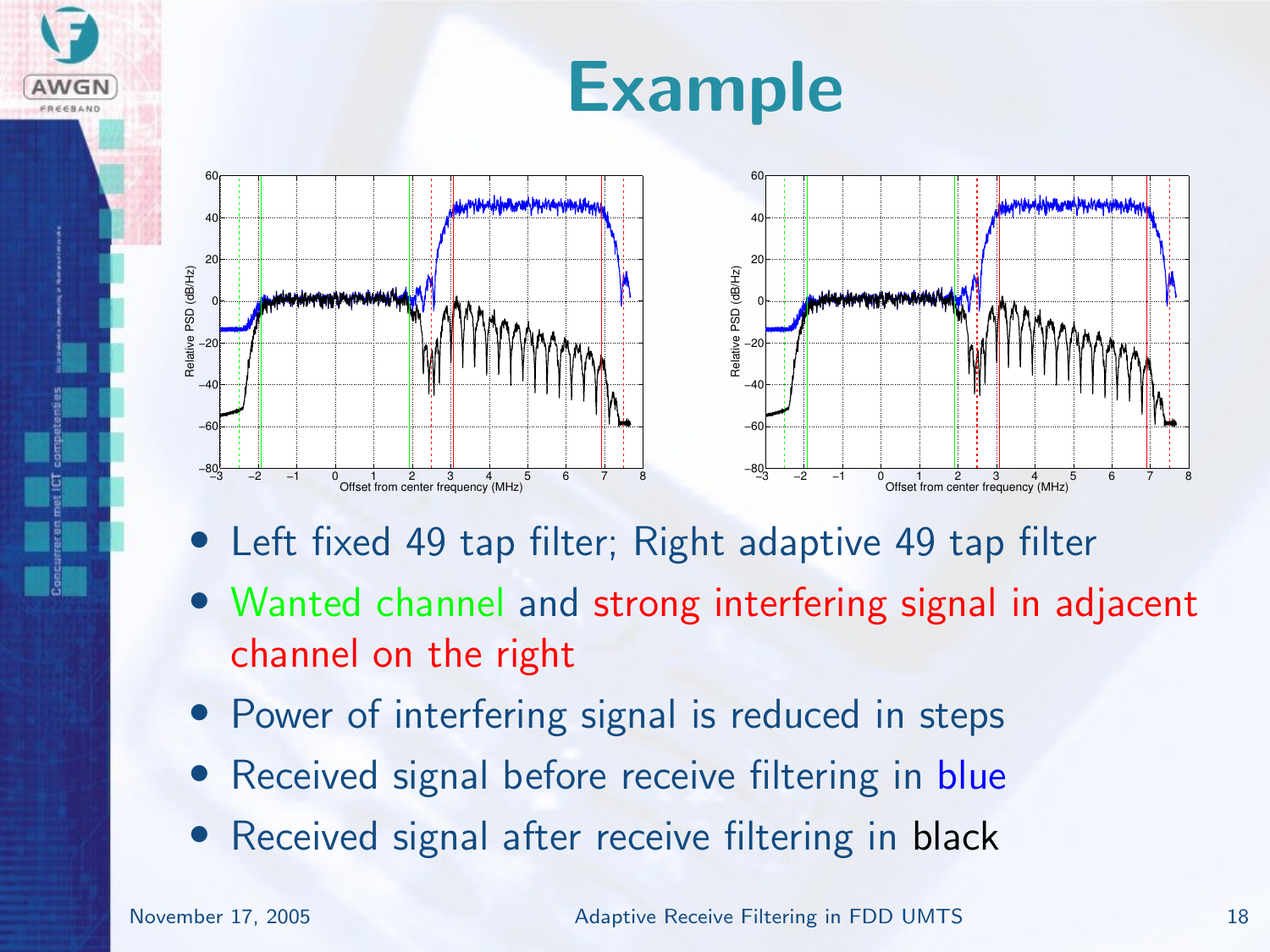



Fixed

Adaptive 0 taps shaved off  $\frac{1}{\sqrt{3}-2}$   $\frac{1}{2}$   $\frac{1}{2}$   $\frac{1}{2}$   $\frac{1}{2}$   $\frac{1}{2}$   $\frac{1}{2}$   $\frac{1}{2}$   $\frac{1}{2}$   $\frac{1}{2}$   $\frac{1}{2}$   $\frac{1}{2}$   $\frac{1}{2}$   $\frac{1}{2}$   $\frac{1}{2}$   $\frac{1}{2}$   $\frac{1}{2}$   $\frac{1}{2}$   $\frac{1}{2}$   $\frac{1}{2}$   $\frac{1}{2}$   $\frac{1}{$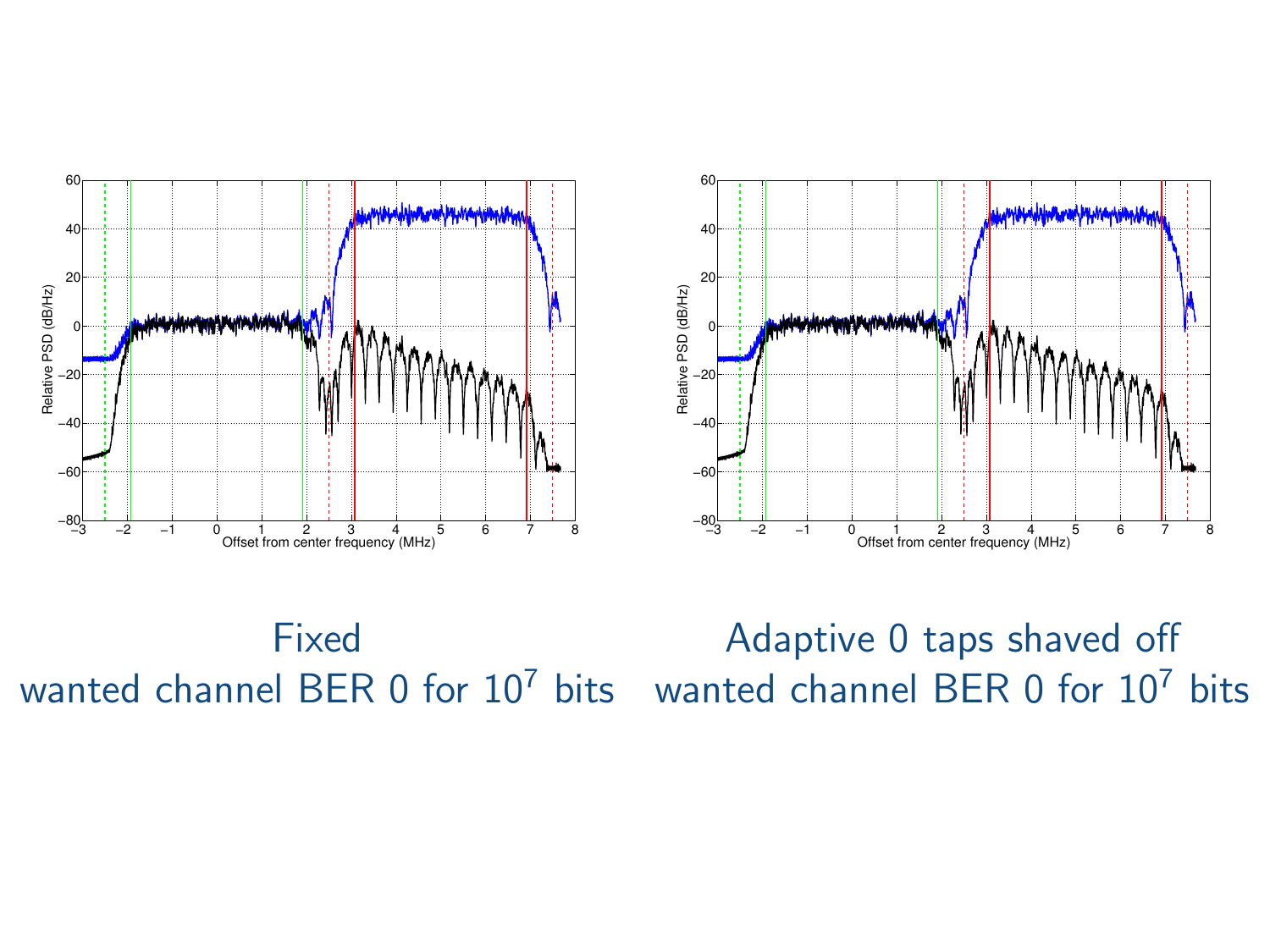



Fixed

Adaptive ≈32 taps shaved off  $\frac{1}{\sqrt{3} + \frac{1}{2} - 1}$   $\frac{1}{\sqrt{3} + \frac{1}{2} - 1}$   $\frac{1}{\sqrt{3} + \frac{1}{2} - 1}$   $\frac{1}{\sqrt{3} + \frac{1}{2} - 1}$   $\frac{1}{\sqrt{3} + \frac{1}{2} - 1}$   $\frac{1}{\sqrt{3} + \frac{1}{2} - 1}$   $\frac{1}{\sqrt{3} + \frac{1}{2} - 1}$   $\frac{1}{\sqrt{3} + \frac{1}{2} + \frac{1}{2} - 1}$   $\frac{1}{\sqrt{3} + \$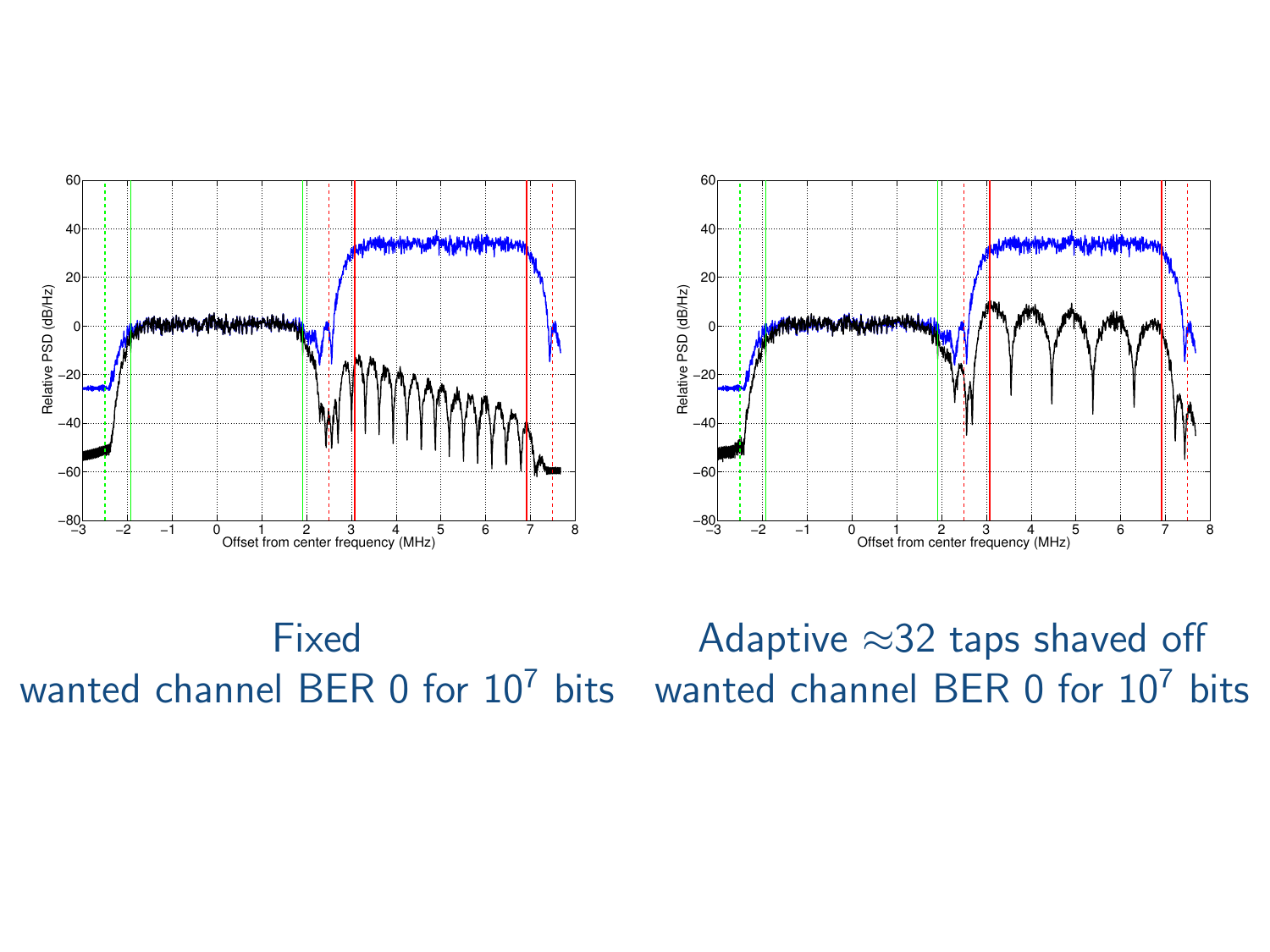



Fixed

Adaptive ≈40 taps shaved off  $\frac{1}{\sqrt{3}-2}$   $\frac{1}{2}$   $\frac{1}{2}$   $\frac{1}{2}$   $\frac{1}{2}$   $\frac{1}{2}$   $\frac{1}{2}$   $\frac{1}{2}$   $\frac{1}{2}$   $\frac{1}{2}$   $\frac{1}{2}$   $\frac{1}{2}$   $\frac{1}{2}$   $\frac{1}{2}$   $\frac{1}{2}$   $\frac{1}{2}$   $\frac{1}{2}$   $\frac{1}{2}$   $\frac{1}{2}$   $\frac{1}{2}$   $\frac{1}{2}$   $\frac{1}{$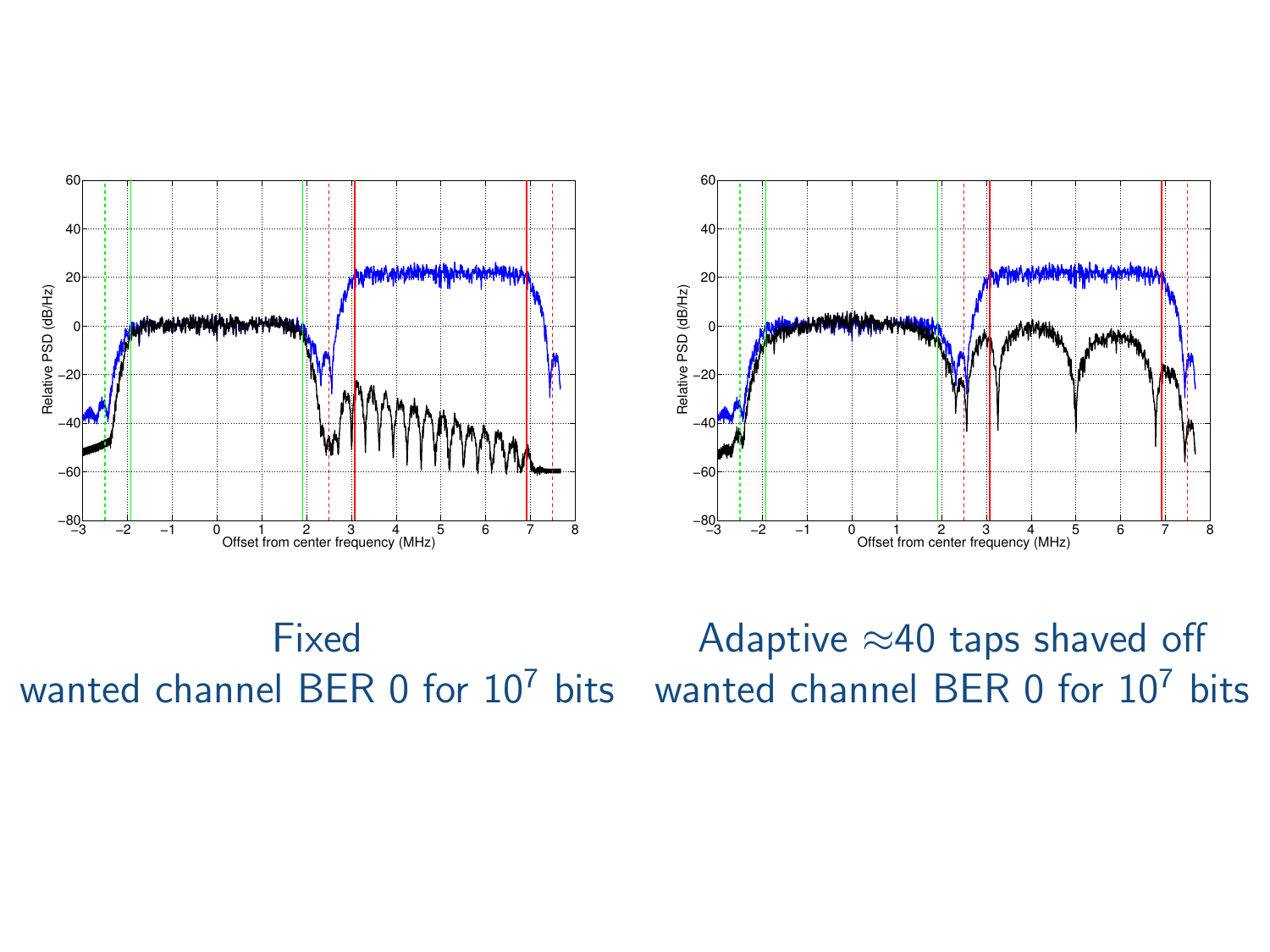

#### <span id="page-21-0"></span>Part III

# [Conclusions and Future](#page-21-0) **[Work](#page-21-0)**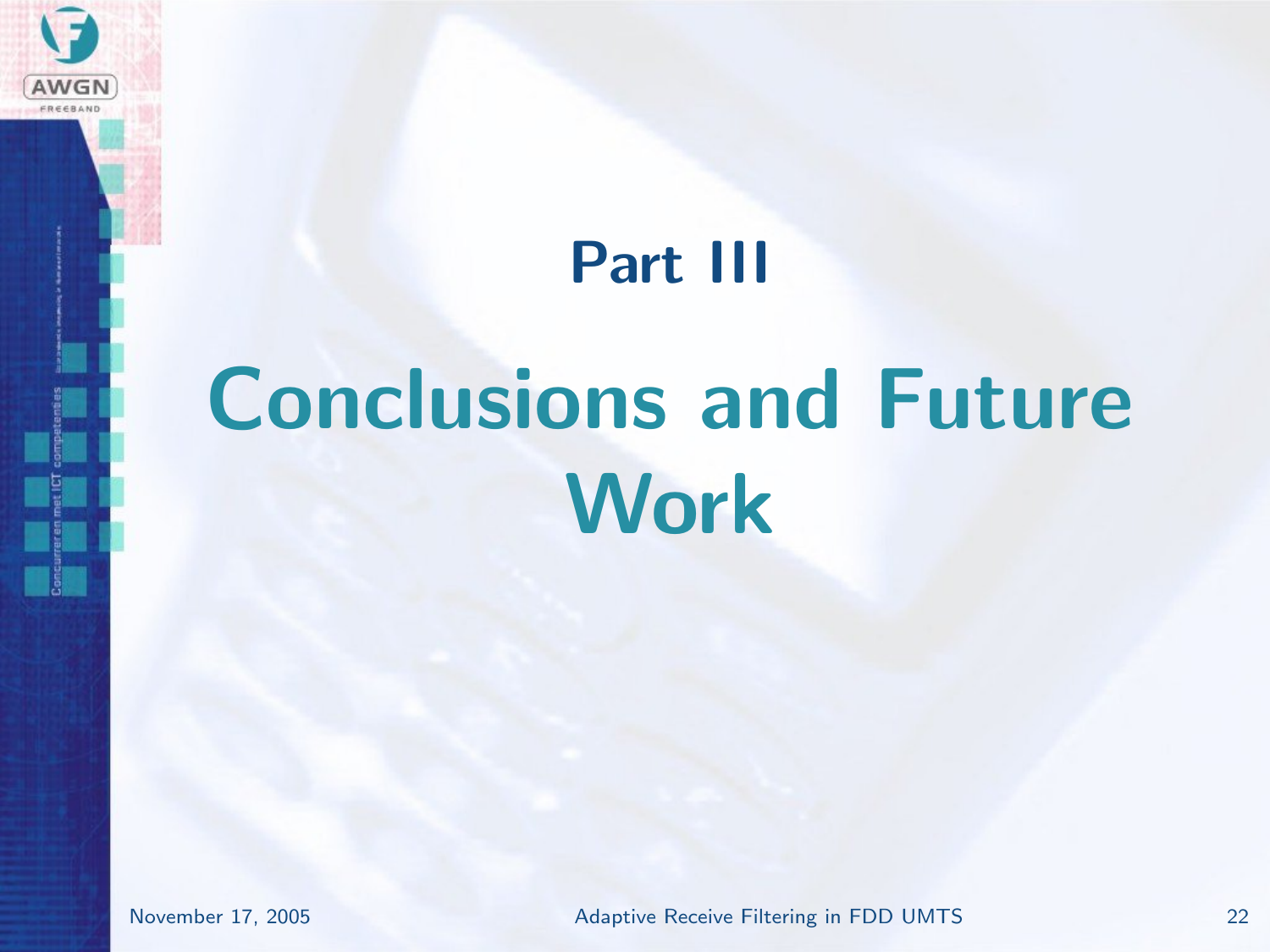

# Conclusions (I)

- Three levels of adaptivity can be distinguished in wireless communication systems:
	- Standards level
	- Algorithm-selection level
	- Algorithm-parameter level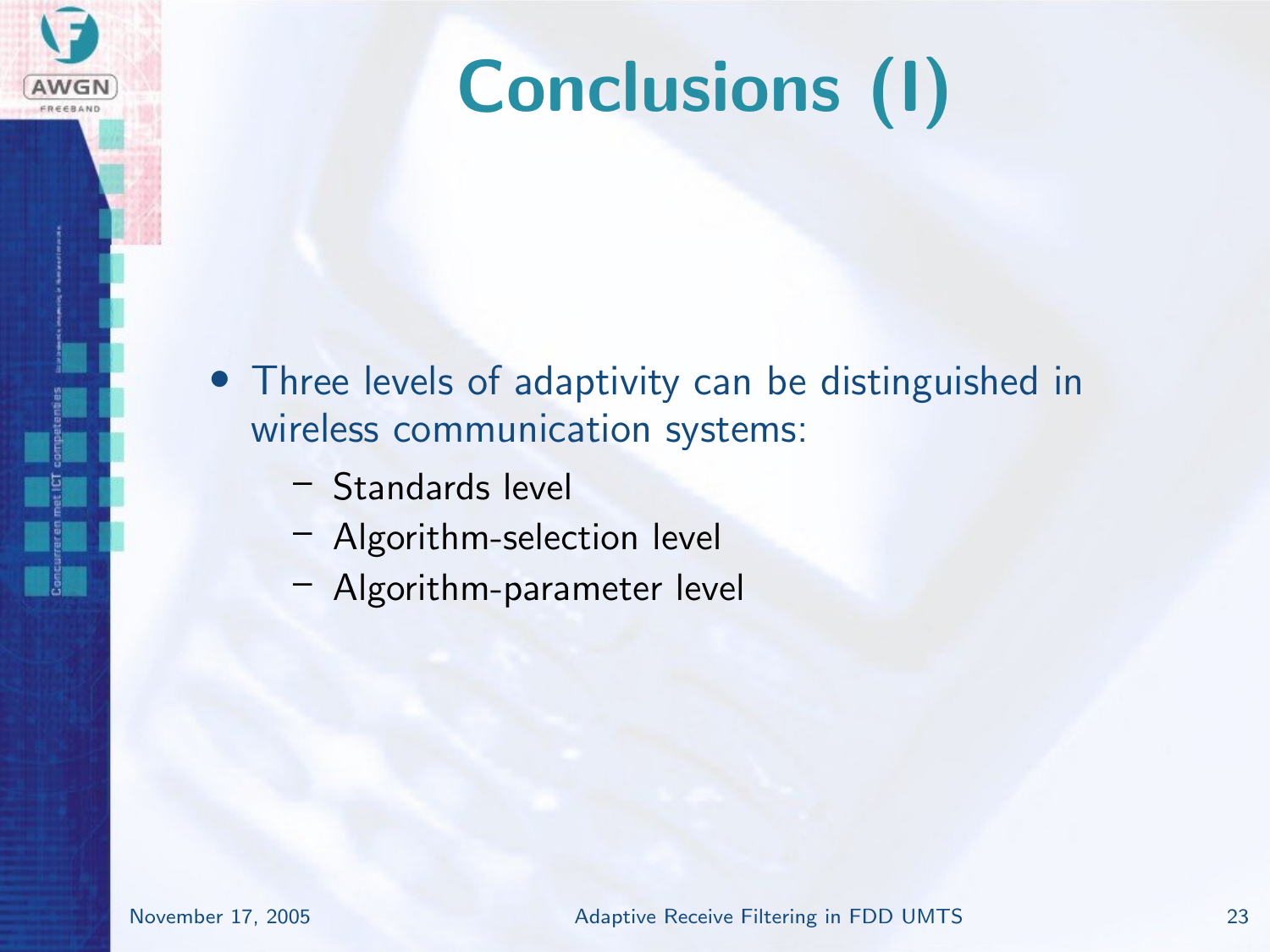# Conclusions (II)

- Based on the required number of operations an adaptive digital receive filter can be computationally more efficient than a fixed length FIR receive filter under certain interference conditions
- This is, however, only the case in receivers where a large part of the receive filtering is performed in the digital baseband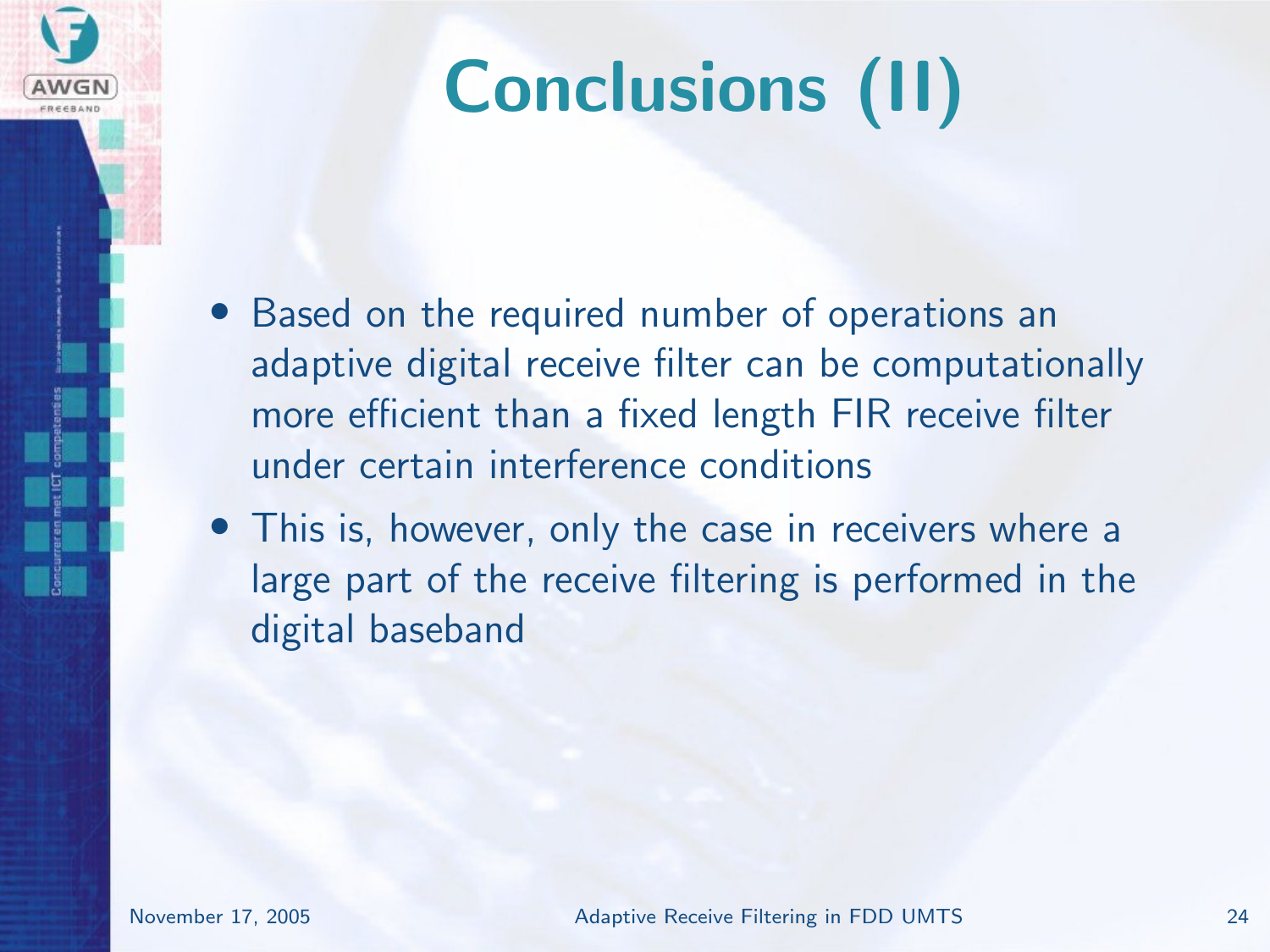### Future Work

- Study the effect of shaving off taps of the FIR receive filter on the inter symbol interference and the receivers bit error rate performance
- Get estimates of the actual costs of analog and digital receive filter implementations to better study the tradeoffs
- Obtain coverage simulations or measurements of two UMTS networks transmitting on adjacent channels to get an idea about the ACI conditions in practice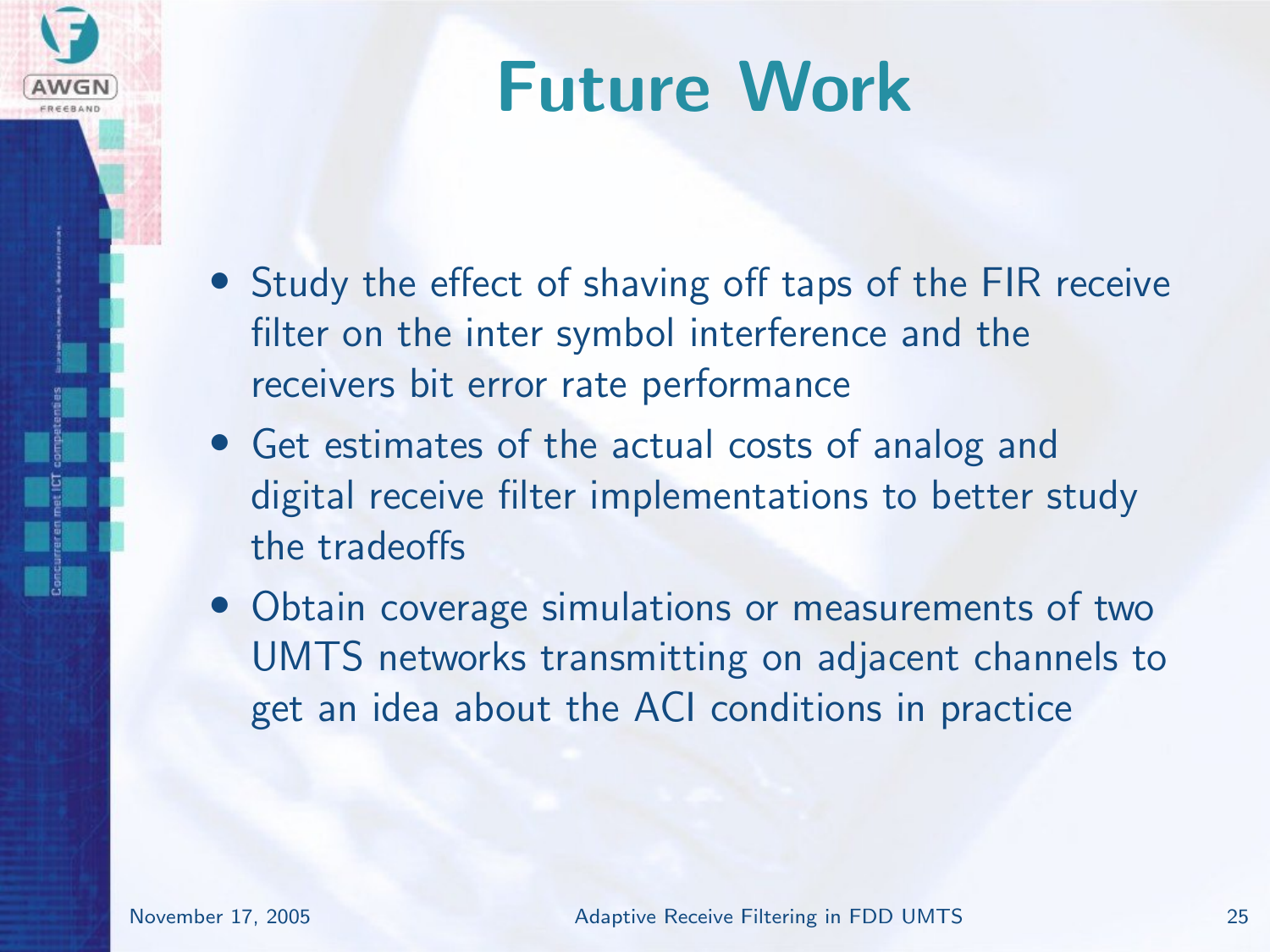

### Questions?